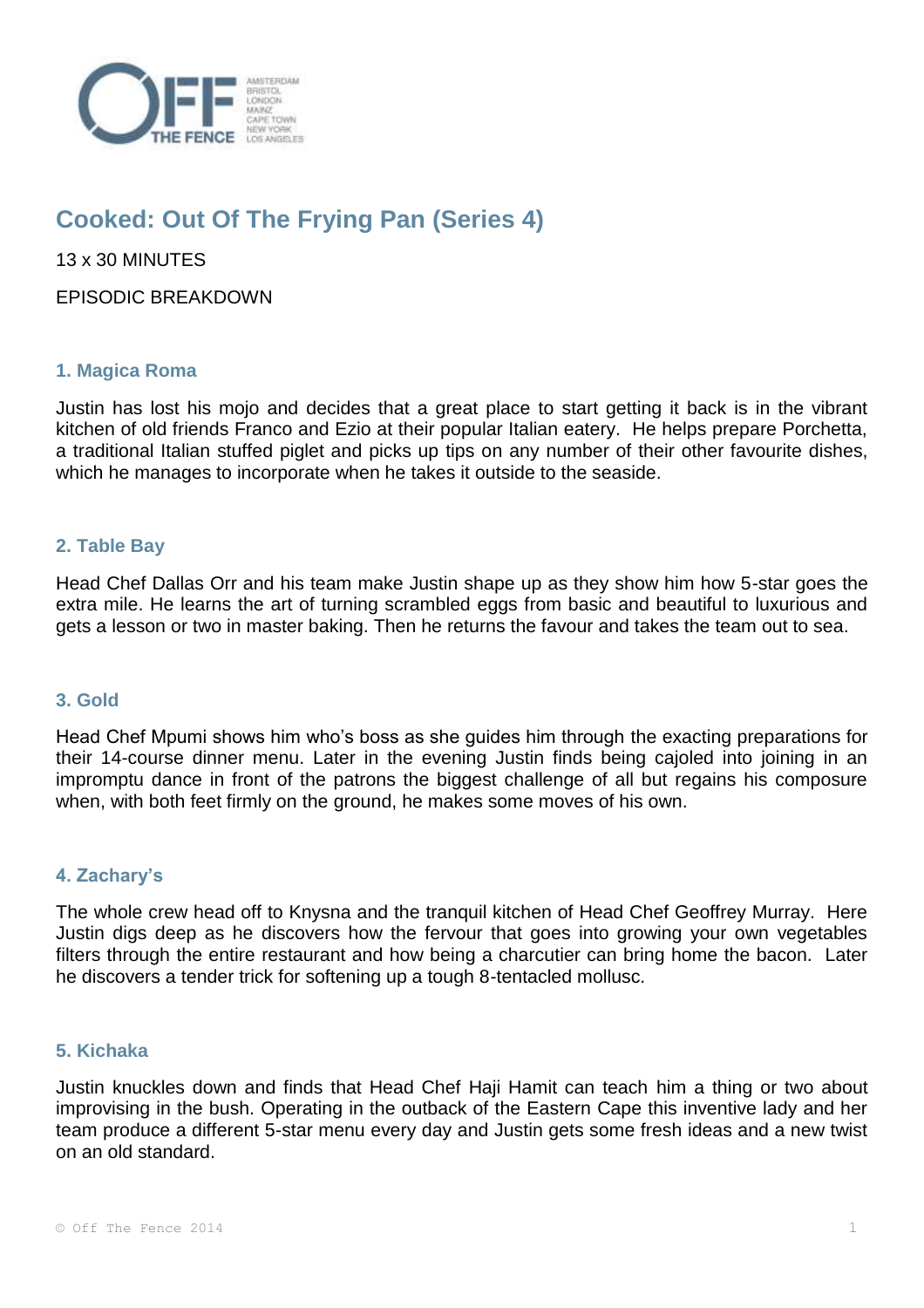#### **6. Blue Train**

It's service as usual and comfort personified for those who don't have to cook but Justin finds the somewhat cramped and unusual working conditions more than a little daunting. His discomfort is only deepened when he's required to dress for dinner but once he's amongst the finery in the dining car all his reservations vanish out of the window.

# **7. Terroir**

Head Chef Michael Broughton is a force to be reckoned with and Justin's a little intimidated. But Michael is a patient mentor and after easing him in, guides him through the elaborate dish of scallops with truffled corn, gnocchi and bacon foam. He also emphasizes the importance of good stock and sauces and Justin leaves here with plenty to stew over.

## **8. Fraai Uitsig**

Sandra and Carl have emigrated from Germany to live on this tranquil country retreat in the Robertson Valley and Justin is both charmed and green with envy. Sandra lets Justin in on how to prepare many of her fresh and original dishes but holds out on the recipe for her 'Dream of Africa' dessert.

## **9. River Garden Terrance - Lourensford**

Head Chef Tullishe Le Roux is a joy to work with, particularly as she lets Justin sample the delights of the chocolatier also situated on Lourensford Farm in the Somerset West District. She uses home grown produce in many of her signature dishes and Tullishe lets Justin raid her larder so that the two of them can concoct a very successful mushroom terrine.

#### **10. Wakame**

Back in Cape Town this Asian eatery has key position overlooking the Atlantic Ocean towards Robben Island. Head chef Martin and his team specialize in an array of oriental cuisines and Justin is given an idea of what is meant by Pacific Rim meets Asian fusion with a sprinkle of French and Western flavour.

#### **11. Earth Lodge**

The crew reach this ground breaking lodge in Sabi Sabi on the edge of the Kruger National Park just ahead of a sky splitting thunder storm. But nothing dampens Head Chef Shaniel Dinna's professional spirit and Justin is delighted when he's tasked with preparing an interesting vegetarian risotto. Shaniel is very vocal about how he chooses his ingredients and guides Justin through an interesting all African dish.

#### **12. Hartford House**

Head Chef Jackie Cameron and her dedicated staff have been running this French style country kitchen for the past 7 years. Her guests look forward to top of the range Natal Midland's flavours